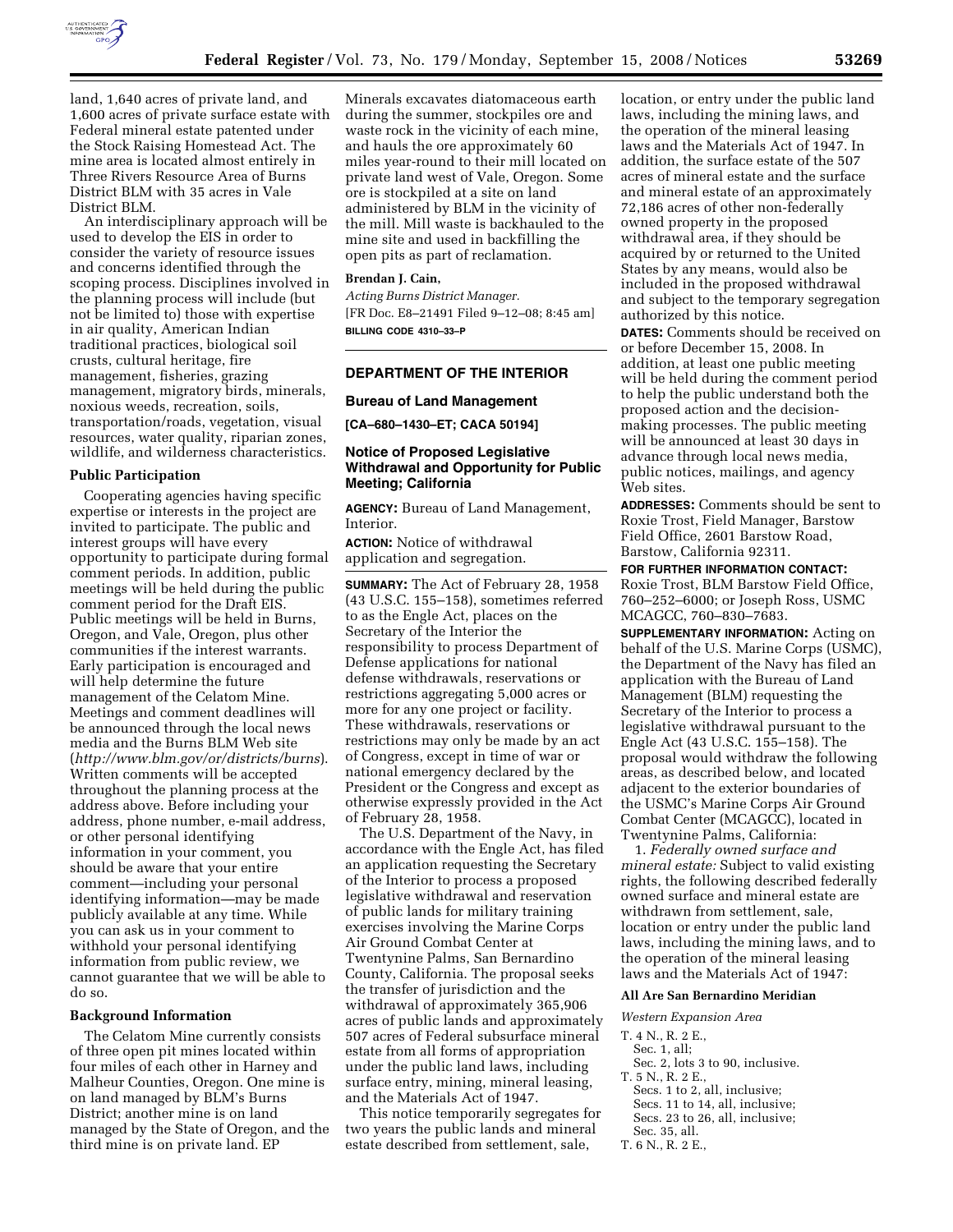Secs. 18 to 24, all, inclusive; Sec. 25, N $\frac{1}{2}$ , SW $\frac{1}{4}$ , and W $\frac{1}{2}$ SE $\frac{1}{4}$ ; Sec. 26, lots 1 to 4, inclusive, NW1⁄4, and

Sec. 36, all; and the following partial sections which are all protracted

Sec. 27, N1⁄2 and SW1⁄4; Secs. 28 to 33, all, inclusive;

SE1⁄4;

Sec. 34, W1⁄2; Sec. 35, E1⁄2;

Sec. 1, SE1⁄4; Sec. 12, E1⁄2; Sec. 13, all; Secs. 23 to 26, all, inclusive; Sec. 35, all. T. 4 N., R. 3 E., Sec. 1, lots 1 and 2 of NE1⁄4, lots 1 and 2 of NW1⁄4, NW1⁄4SW1⁄4, and SE1⁄4; Sec. 2, all; Sec. 3,  $E\frac{1}{2}$  of lot 1 of NE<sup>1</sup>/<sub>4</sub>, lot 2 of NE<sup>1</sup>/<sub>4</sub>, lot 2 of NW<sup>1</sup>/<sub>4</sub>, and S<sup>1</sup>/<sub>2</sub>S<sup>1</sup>/<sub>2</sub>; Sec. 4, lots 1 and 2 of NE1⁄4, lots 1 and 2 of NW1⁄4, SW1⁄4, and S1⁄2SE1⁄4; Secs 5 to 6, all, inclusive; Sec. 7, E1⁄2; Secs. 8 to 9, all, inclusive; Sec. 10, N<sup>1</sup>/2N<sup>1</sup>/2; Sec. 11, N1⁄2 and SW1⁄4; Sec. 12, N1⁄2 and SE1⁄4; Sec. 13, S1⁄2; Sec. 14, SE1⁄4; Sec. 15, N1⁄2. T. 5 N., R. 3 E., Secs. 2 to 6, all, inclusive; Sec. 8, E1⁄2; Secs. 9 to 15, all, inclusive; Sec. 16, N<sup>1</sup>/<sub>2</sub> and SE<sup>1</sup>/<sub>4</sub>; Sec. 17, NE1⁄4; Sec. 21, E1⁄2; Secs. 22 to 28, all, inclusive; Sec. 29, NE1⁄4; Sec. 33, all; Sec. 34, W1⁄2; Sec. 35, NE1⁄4; and the following whole or partial sections which are all protracted Sec. 7, all; Sec. 8, W1⁄2; Sec. 16, SW1⁄4; Sec. 17, NW $\frac{1}{4}$  and  $S\frac{1}{2}$ ; Secs. 18 to 20, all, inclusive; Sec. 21, W1⁄2; Sec. 29, NW<sup>1</sup>/<sub>4</sub> and S<sup>1</sup>/<sub>2</sub>; Secs. 30 to 32, all, inclusive; Sec. 34, E1⁄2; Sec. 35, NW<sup>1</sup>/<sub>4</sub> and S<sup>1</sup>/<sub>2</sub>; Sec. 36, SW1⁄4. T. 6 N., R. 3 E., Sec. 1, all except for  $S<sup>1</sup>/<sub>2</sub>$  of lot 4; Secs. 2 to 3, all, inclusive; Sec. 4, all except for Mineral Survey no. 6716; Secs. 5 to 9, all, inclusive; Secs. 10 to 11, all except for Mineral Survey no. 6717, inclusive; Secs. 12 to 15, all, inclusive; Secs. 17 to 24, all, inclusive; Secs. 26 to 30, all, inclusive; Sec. 31, all except for Mineral Survey no. 5878; Secs. 32 to 35, all, inclusive. T. 3 N., R. 4 E., Sec. 1, all. T. 4 N., R. 4 E., Secs. 1 to 15, all, inclusive; Sec. 17, all; Sec. 18, N1⁄2; Sec. 20, N1⁄2; Secs. 21 to 27, all, inclusive; Sec. 28, N1⁄2; Secs. 34 to 35, all, inclusive. T. 5 N., R. 4 E., Secs. 2 to 11, all, inclusive; Sec. 12, all except for Mineral Survey no. 6336; Sec. 13, E<sup>1</sup>/2, E<sup>1</sup>/2E<sup>1</sup>/2NW<sup>1</sup>/4, E<sup>1</sup>/2SW<sup>1</sup>/4, and E1⁄2W1⁄2SW1⁄4; Secs. 14 to 16, all, inclusive;

- Sec. 17, NW<sup>1</sup>/<sub>4</sub> and S<sup>1</sup>/<sub>2</sub>;
- Sec. 26, SW1⁄4; Sec. 27, SE1⁄4; Sec. 34, E1⁄2; Sec. 35, W1⁄2. T. 6 N., R. 4 E., Secs. 1 to 15, all, inclusive; Secs. 17 to 24, all, inclusive; Sec. 26, all; Secs. 27 to 28, all except for Mineral Survey nos. 3000 and 3980, inclusive; Secs. 29 to 35, all, inclusive; Sec. 36, N1⁄2 and SW1⁄4. T. 3 N., R. 5 E., Secs. 1 to 3, all, inclusive; Sec. 4, lots 1 to 12, inclusive; Secs. 5 to 6, all, inclusive; Sec. 9, lots 1 and 2, W1⁄2NE1⁄4, NE1⁄4NW1⁄4, E1⁄2NW1⁄4NW1⁄4, E1⁄2W1⁄2NW1⁄4NW1⁄4, W1⁄2SW1⁄4NW1⁄4NW1⁄4, NE1⁄4SW1⁄4NW1⁄4, W1⁄2SW1⁄4NW1⁄4, W1⁄2SE1⁄4SW1⁄4NW1⁄4, E1⁄2SE1⁄4NW1⁄4, W1⁄2NW1⁄4SE1⁄4NW1⁄4, and E1⁄2SW1⁄4SE1⁄4NW1⁄4; Sec. 10, lots 1 to 7, inclusive, SW1⁄4NE1⁄4,  $\mathrm{S^{1}\!}/_2$  NW1/4, and W1/2SW1/4. Sec. 11, all; Sec. 12, lots 1 to 12, inclusive, NE1⁄4NE1⁄4SE1⁄4, E1⁄2W1⁄2NE1⁄4SE1⁄4, E1⁄2NE1⁄4NW1⁄4SE1⁄4, E1⁄2W1⁄2NW1⁄4SE1⁄4, W1⁄2SE1⁄4NW1⁄4SE1⁄4, W1⁄2E1⁄2SW1⁄4SE1⁄4, NW<sup>1</sup>/4SW<sup>1</sup>/4SE<sup>1</sup>/4, SW<sup>1</sup>/4SE<sup>1</sup>/4SE<sup>1</sup>/4, and W1⁄2SE1⁄4SE1⁄4SE1⁄4. T. 4 N., R. 5 E., Secs. 2 to 9, all, inclusive; Secs. 11 to 12, all, inclusive; Sec. 16, all; and the following sections which are all protracted Sec. 10, all; Secs. 13 to 35, all, inclusive. T. 5 N., R. 5 E., Secs. 4 to 5, all, inclusive; Sec. 6, lots 1 to 10, inclusive,  $SE<sup>1</sup>/4NW<sup>1</sup>/4$ , E<sup>1</sup>/2SW<sup>1</sup>/4, N<sup>1</sup>/2SE<sup>1</sup>/4, and SW<sup>1</sup>/4SE<sup>1</sup>/4; Sec. 7, lots 1 to 4, inclusive, lots 6 to 7, inclusive, S1⁄2NE1⁄4, SE1⁄4NW1⁄4,  $\mathrm{E}^{1}\!/_{2}\mathrm{SW}^{1}\!/_{4},$  and  $\mathrm{SE}^{1}\!/_{4};$ Sec. 8, all; Secs. 14 to 15, all, inclusive; Secs. 18 to 20, all, inclusive; Secs. 22 to 23, all, inclusive; Secs. 26 to 28, all, inclusive; Secs. 30 to 32, all, inclusive; Secs. 34 to 35, all, inclusive. T. 6 N., R. 5 E., Secs. 17 to 20, all, inclusive; Secs. 29 to 32, all, inclusive. *Southern Expansion Area*  T. 2 N., R. 9 E., Sec. 25, all; Sec. 26, all except for N<sup>1</sup>/<sub>2</sub>NW<sup>1</sup>/<sub>4</sub>SW<sup>1</sup>/<sub>4</sub>SW<sup>1</sup>/<sub>4</sub>; Sec. 27, E<sup>1</sup>/<sub>2</sub> except for W<sup>1</sup>/2SE<sup>1</sup>/4SE<sup>1</sup>/4SE<sup>1</sup>/4; Sec. 34, S1⁄2NE1⁄4NE1⁄4NE1⁄4, SE1⁄4NE1⁄4NE1⁄4, W1⁄2NE1⁄4NE1⁄4,

NW1⁄4NE1⁄4, N1⁄2SW1⁄4NE1⁄4, W<sup>1</sup>/2SE<sup>1</sup>/4SE<sup>1</sup>/4NE<sup>1</sup>/4, W1⁄2SW1⁄4SW1⁄4NE1⁄4, N1⁄2N1⁄2SE1⁄4NE1⁄4, E1⁄2NW1⁄4, E1⁄2NE1⁄4NE1⁄4SW1⁄4,

W<sup>1</sup>/2W<sup>1</sup>/2NW<sup>1</sup>/4SE<sup>1</sup>/4, W1⁄2SE1⁄4NE1⁄4SW1⁄4, NE1⁄4NE1⁄4SW1⁄4, SW1⁄4NE1⁄4SW1⁄4, N1⁄2NE1⁄4SE1⁄4, SE1⁄4NE1⁄4SE1⁄4, E1⁄2SW1⁄4NE1⁄4SE1⁄4; Sec. 35, N1⁄2 except for N1⁄2NE1⁄4NE1⁄4NE1⁄4 and S1⁄2SW1⁄4NW1⁄4NE1⁄4. T. 2 N., R. 10 E., Secs. 2 to 11, all, inclusive; Sec. 14, that portion lying north and west of the boundary of the Cleghorn Lakes Wilderness Area; Sec. 15, all; Secs. 17 to 22, all, inclusive; Sec. 23, that portion lying west of the boundary of the Cleghorn Lakes Wilderness Area; Sec. 26, that portion lying west and south of the boundary of the Cleghorn Lakes Wilderness Area; Secs. 27 to 35, all, inclusive. *Eastern Expansion Area*  T. 4 N., R. 11 E., Secs. 1 to 2, all, inclusive; Secs. 11 to 12, all, inclusive; Sec. 14, all. T. 5 N., R. 11 E., Secs. 1 to 2, all, inclusive; Secs. 11 to 14, all, inclusive; Secs. 23 to 26, all, inclusive; Sec. 35, all. T. 6 N., R. 11 E., Sec. 35, that portion lying south of the Historic Route 66 Corridor. T. 3 N., R. 12 E., Secs. 1 to 3, all, inclusive; Secs. 10 to 15, all, inclusive; Secs. 22 to 24, all, inclusive; Sec. 25, that portion lying west of the boundary of the Sheephole Valley Wilderness Area; Secs. 26 to 27, all, inclusive; Sec. 34, that portion lying north and east of the boundary of Cleghorn Lakes Wilderness Area; Sec. 35, all, inclusive. T. 4 N., R. 12 E., Secs. 1 to 8, all, inclusive; Secs. 10 to 12, all, inclusive; Secs. 14 to 15, all, inclusive; Sec. 18, all except for Mineral Survey no. 5802; Sec. 19, N1⁄2 except for Mineral Survey nos. 5802 and 5805; Sec. 21, E1⁄2; Secs. 23 to 27, all, inclusive; Sec. 28, E1⁄2; Secs. 34 to 35, all, inclusive. T. 5 N., R. 12 E., Sec. 2, that portion lying south of the Historic Route 66 Corridor; Secs. 3 to 4, those portions lying south of the Historic Route 66 Corridor except for the lands conveyed to U. S. Gypsum Company by patent number 1000677, inclusive; Sec. 5, lots 3 to 4, inclusive, lots 15 to 22, inclusive, and lots 31 to 38, inclusive; Sec. 6, that portion lying south of the Historic Route 66 Corridor; Sec. 7, all; Sec. 8, all except for the land conveyed to U. S. Gypsum Company by patent

number 1000678;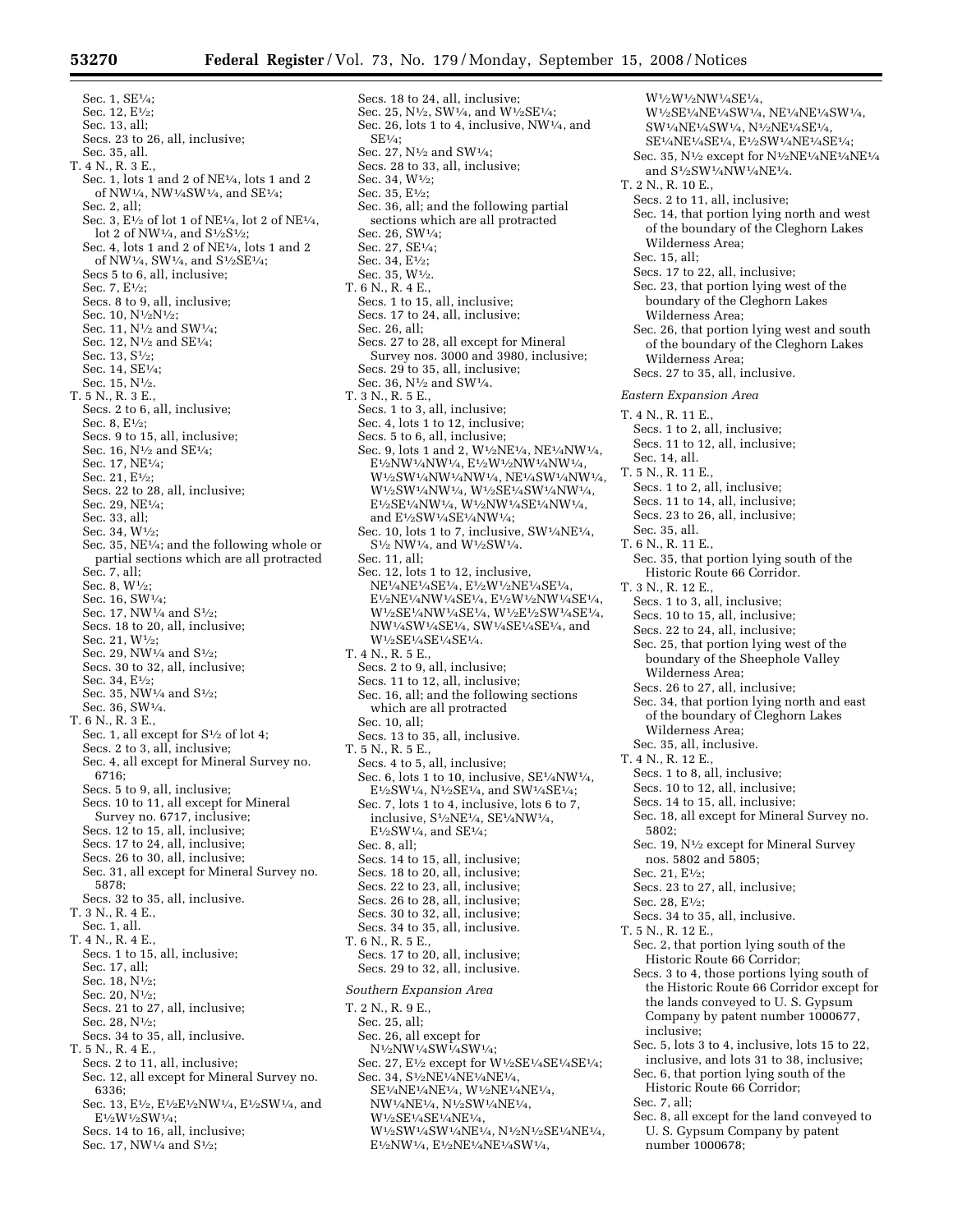Sec. 9, all; Secs. 10 to 11, all except the lands conveyed to U. S. Gypsum Company by patent number 1000677, inclusive; Secs. 12 to 15, all, inclusive; Sec. 17, all except the lands conveyed to U. S. Gypsum Company by patent number 1000678; Sec. 18, all; Secs. 19 to 20, all except the lands conveyed to U. S. Gypsum Company by patent number 1000678, inclusive; Secs. 21 to 27, all, inclusive; Sec. 28, N<sup>1</sup>/<sub>2</sub> and SW<sup>1</sup>/<sub>4</sub>; Secs. 29 to 30, all except the lands conveyed to U. S. Gypsum Company by patent number 1000678, inclusive; Secs. 31 to 35, all, inclusive. T. 3 N., R. 13 E., Sec. 4, that portion lying west of the Sheephole Valley Wilderness Area; Secs. 5 to 7, all, inclusive; Sec. 8, that portion lying west of the Sheephole Valley Wilderness Area; Secs. 17 to 19, those portions lying west of the Sheephole Valley Wilderness Area, inclusive. T. 4 N., R. 13 E., Secs. 1 to 4, all, inclusive; Secs. 6 to 15, all, inclusive; Secs. 17 to 22, all, inclusive; Secs. 23 to 24, those portions lying northwesterly of the Sheephole Valley Wilderness Area, inclusive; Sec. 27, that portion lying northwesterly of the Sheephole Valley Wilderness Area; Secs. 28 to 32, all, inclusive; Secs. 33 to 34, that portion lying northwesterly of the Sheephole Valley Wilderness Area, inclusive. T. 5 N., R. 13 E., Secs. 2 to 4, all, inclusive; Secs. 6 to 8, all, inclusive; Secs. 10 to 12, all, inclusive; Secs. 13 to 14, all, inclusive; Secs. 18 to 20, all, inclusive; Sec. 22, W1⁄2; Secs. 23 to 28, all, inclusive; Secs. 30 to 32, all, inclusive; Secs. 34 to 35, all, inclusive. T. 3 N., R. 14 E., Secs. 1 to 2, all, inclusive; Secs. 3 to 4, those portions lying east of the Sheephole Valley Wilderness Area, inclusive;

- Sec. 10, that portion lying east of the Sheephole Valley Wilderness Area; Secs. 11 to 13, all, inclusive;
- Secs. 14 to 15, those portions lying east of the Sheephole Valley Wilderness Area, inclusive;
- Sec. 23, that portion lying east of the Sheephole Valley Wilderness Area; Sec. 24, all;
- Secs. 25 to 26, those portions lying east of the Sheephole Valley Wilderness Area, inclusive;
- Sec. 36, that portion of NW1⁄4 lying east of the Sheephole Valley Wilderness Area.
- T. 4 N., R. 14 E.,
	- Secs. 6 to 8, all, inclusive; Secs. 10 to 12, all, inclusive;
	-
	- Secs. 14 to 15, all, inclusive; Secs. 17 to 18, all, inclusive;
	-
	- Sec. 20, that portion lying northeasterly of the Sheephole Valley Wilderness Area;
- Secs. 21 to 24, all, inclusive; Sec. 25, that portion lying northwesterly of the Cadiz Dunes Wilderness Area; Secs. 26 to 28, all, inclusive; Sec. 29, that portion lying northeasterly of the Sheephole Valley Wilderness Area; Secs. 33 to 35, all, inclusive. T. 5 N., R. 14 E., Secs. 1 to 4, all, inclusive; Secs. 6 to 7, all, inclusive; Sec. 10, all; Sec. 11, E1⁄2NE1⁄4NE1⁄4, W1⁄2NE1⁄4, NW1⁄4, and  $S<sup>1</sup>/2$ : Sec. 12, all; Secs. 14 to 15, all, inclusive; Secs. 30 to 31, all, inclusive. T. 2 N., R. 15 E., Secs. 4 to 5, all, inclusive; Secs. 6 to 8, those portions lying northeasterly of the Sheephole Valley Wilderness Area, inclusive. T. 3 N., R. 15 E., Sec. 15, that portion lying west of the Cadiz Dunes Wilderness Area; Secs. 18 to 20, all, inclusive; Sec. 22, that portion lying west of the Cadiz Dunes Wilderness Area; Secs. 25 to 28, all, inclusive; Secs. 30 to 32, all, inclusive; Sec. 34, N1⁄2; Sec. 35, N1⁄2 and SE1⁄4. T. 4 E., R. 15 E., Secs. 1 to 4, all, inclusive; Sec. 5, all except for railroad rights-of-way; Secs. 6 to 8, all, inclusive; Sec. 9, all except for railroad rights-of-way; Secs. 10 to 15, all, inclusive; Secs. 18 to 21, all, inclusive;
	- Secs. 22 to 25, those portions lying northwesterly or northeasterly of the Cadiz Dunes Wilderness Area, inclusive;
	- Secs. 28 to 30, those portions lying northwesterly or northeasterly of the Cadiz Dunes Wilderness Area, inclusive; Sec. 32, that portion lying northeasterly of
- the Cadiz Dunes Wilderness Area. T. 5 N., R. 15 E.,
- Secs. 1 to 4, all, inclusive;
- Secs. 6 to 7, all, inclusive;
- Sec. 9, SE1⁄4SE1⁄4;
- Secs. 10 to 15, all, inclusive;
- Secs. 19 to 35, all, inclusive.
- T. 3 N., R. 16 E.,
	- Sec. 3, that portion lying northeasterly of the pipeline authorized by CACA 14013 and lying northwesterly of the Old Woman Mountains Wilderness Area.
- T. 4 N., R. 16 E.,
	- Secs. 4 to 5, those portions lying southwesterly of the Old Woman Mountains Wilderness Area, inclusive; Secs. 6 to 8, all, inclusive;
	- Sec. 9, that portion lying southwesterly of the Old Woman Mountains Wilderness Area;
	- Sec. 16, that portion lying southwesterly of the Old Woman Mountains Wilderness Area;
	- Secs. 17 to 20, all, inclusive;
	- Secs. 21 to 22, those portions lying southwesterly of the Old Woman
	- Mountains Wilderness Area, inclusive; Secs. 27, that portion lying southwesterly
	- of the Old Woman Mountains Wilderness Area;
	- Sec. 28, all;
- Sec. 29, all except for that portion contained in railroad right-of-way containing 17 acres;
- Secs. 30 to 32, those portions lying northeasterly of the Cadiz Dunes Wilderness Area, inclusive;
- Sec. 33, that portion lying northeasterly of the Cadiz Dunes Wilderness Area except for that portion contained in railroad right-of-way containing 14.55 acres;
- Sec. 34, that portion lying southwesterly of the Old Woman Mountains Wilderness Area.
- T. 5 N., R. 16 E.,
	- Secs. 6 to 7, those portions lying westerly of the Old Woman Mountains Wilderness Area, inclusive;
	- Secs. 18 to 20, those portions lying westerly of the Old Woman Mountains Wilderness Area, inclusive;
	- Sec. 29, that portion lying westerly of the Old Woman Mountains Wilderness Area;
	- Secs. 30 to 31, all, inclusive;
	- Sec. 32, that portion lying westerly of the Old Woman Mountains Wilderness Area.
- *Northern Expansion Area*
- T. 6 N., R. 7 E.,
- Sec, 12, all.
- T. 7 N., R. 7 E.,
	- Sec. 24, all.

The areas described aggregate 365,906 acres, more or less.

2. *Federally owned mineral estate and non-federally owned surface estate.* 

Subject to valid existing rights, the following described federally owned mineral estate is hereby withdrawn from settlement, sale, location or entry under the public land laws, including the mining laws, and to the operations of the mineral leasing laws and the Materials Act of 1947:

#### **All Are San Bernardino Meridian**

*Southern Expansion Area* 

- T. 2 N., R. 9 E.,
- Sec. 26, N1⁄4NW1⁄4SW1⁄4SW1⁄4;
- Sec. 27, W1⁄2SE1⁄4SE1⁄4SE1⁄4;
- Sec. 35, N1⁄2NE1⁄4NE1⁄4NE1⁄4 and S1⁄2SW1⁄4NW1⁄4NE1⁄4.

*Eastern Expansion Area* 

- T. 5 N., R. 12 E.,
	- Sec. 5, lot 1 of NE1⁄4, W1⁄2 of lot 1 of NW1⁄4, lots 5 and 6 inclusive, SE1⁄4NW1⁄4, and  $S<sub>1/2</sub>$

The areas described aggregate 507 acres, more or less.

In the event, the non-federally owned surface estate, of the approximately 507 acres described above, returns to public ownership, those lands would be subject to the terms and conditions of this withdrawal as described above.

3. *Non-federally owned surface and mineral estate.* 

The following described non-federally owned lands are located within the proposed boundaries of the proposed withdrawal areas:

(a) Privately owned surface and mineral estate: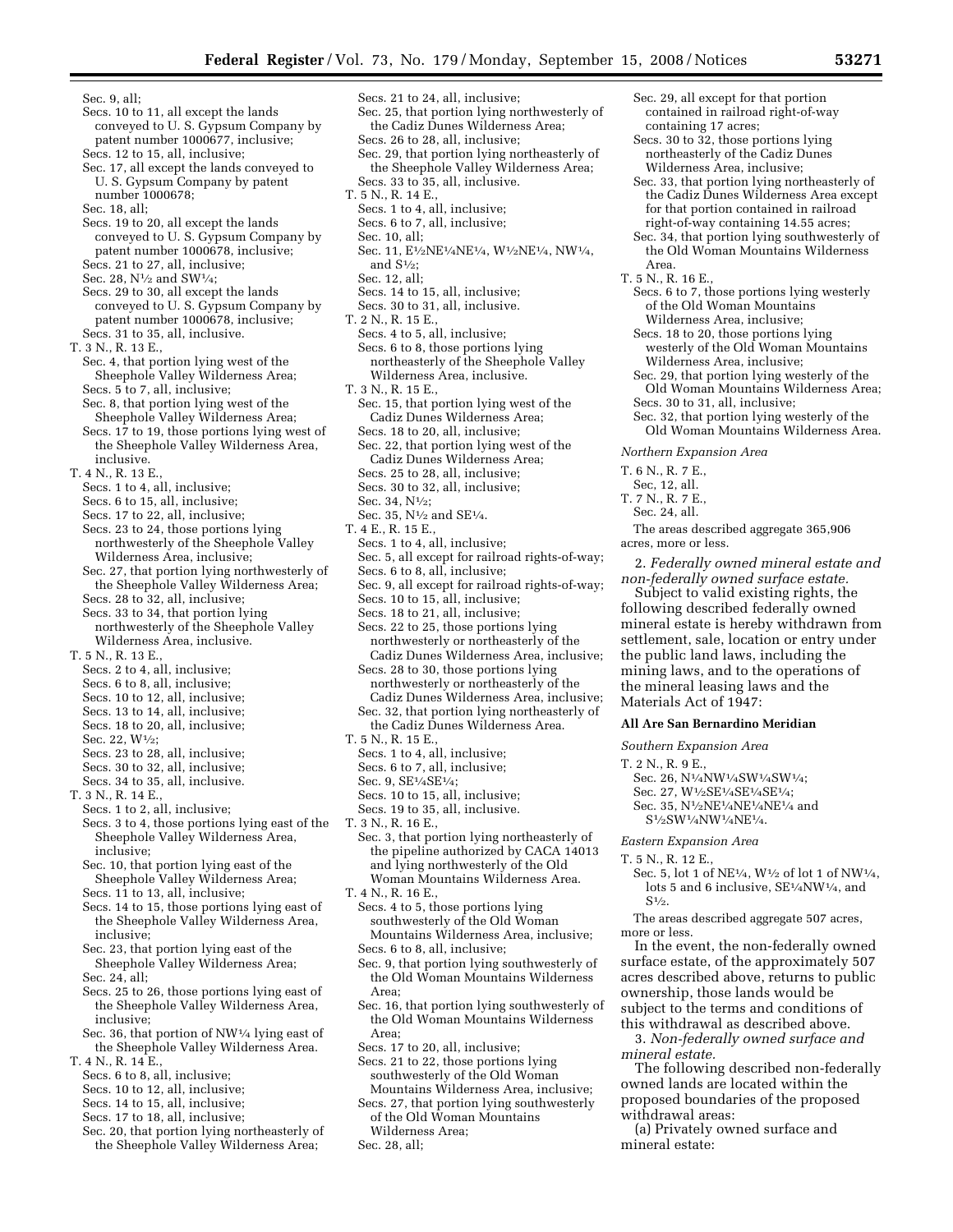**All Are San Bernardino Meridian**  *Western Expansion Area*  T. 5 N., R. 2 E., Sec. 36, all. T. 6 N., R. 2 E., Sec. 36, all. T. 4 N., R. 3 E., Sec. 10, S1/2N1/2 and S1/2; Sec. 11, SE1⁄4; Sec. 12, SW1⁄4; Sec. 13, N1⁄2. T. 5 N., R. 3 E., Sec. 1, all; Sec. 36, N<sup>1</sup>/<sub>2</sub> and SE<sup>1</sup>/<sub>4</sub>. T. 6 N., R. 3 E., Sec. 1, S1⁄2 of lot 4; Sec. 4, that land described by metes and bounds in patent number 04–67–0117 and containing 180.445 acres, more or less; Secs. 10 to 11, that land described by metes and bounds in patent number 04–68– 0173 and containing 20.104 acres, more or less, inclusive; Sec. 25, all; Sec. 31, that land described by metes and bounds in patent number 994392 and containing 41.322 acres, more or less; Sec. 36, all. T. 4 N., R. 4 E., Sec. 16, N<sup>1</sup>/<sub>2</sub> and SE<sup>1</sup>/<sub>4</sub>; Sec. 18, S<sup>1</sup>/<sub>2</sub>: Sec. 36, all. T. 5 N., R. 4 E., Sec. 1, all; Sec. 12, E<sup>1</sup>/<sub>2</sub>NE<sup>1</sup>/<sub>4</sub> and N<sup>1</sup>/<sub>2</sub>SE<sup>1</sup>/<sub>4</sub>; Sec. 13,  $W<sup>1</sup>/2NW<sup>1</sup>/4$ , west 20 rods of the E1⁄2NW1⁄4, and W1⁄2W1⁄2SW1⁄4; Sec. 17, NE1⁄4; Sec. 25, lots 1 to 8, inclusive, and  $E\frac{1}{2}SE\frac{1}{4}$ . T. 6 N., R. 4 E., Sec. 16, all; Sec. 25, all; Secs. 27 to 28, that land described by metes and bounds in patent numbers 24783, 38438, and 38980, and containing 151.250 acres, more or less, inclusive; Sec. 36, SE1⁄4. T. 3 N., R. 5 E., Sec. 4, W1⁄2NW1⁄4NE1⁄4SW1⁄4, NW1⁄4NE1⁄4SW1⁄4, W1⁄2SE1⁄4NE1⁄4SW1⁄4, E1⁄2NE1⁄4SW1⁄4SW1⁄4, W<sup>1</sup>/2NE<sup>1</sup>/4SW<sup>1</sup>/4SW<sup>1</sup>/4, E1⁄2SW1⁄4SW1⁄4SW1⁄4, W<sup>1</sup>/2SE<sup>1</sup>/4SW<sup>1</sup>/4SW<sup>1</sup>/4, and W1⁄2SE1⁄4SE1⁄4SW1⁄4; Sec. 9, W1⁄2NW1⁄4NW1⁄4NW1⁄4, E1⁄2SE1⁄4SW1⁄4NW1⁄4, E1⁄2NW1⁄4SE1⁄4NW1⁄4, and W1⁄2SW1⁄4SE1⁄4NW1⁄4; Sec. 12, SE<sup>1</sup>/<sub>4</sub>NE<sup>1</sup>/<sub>4</sub>SE<sup>1</sup>/<sub>4</sub>, W<sup>1</sup>/2W<sup>1</sup>/2NE<sup>1</sup>/4SE<sup>1</sup>/4. NW1⁄4NE1⁄4NW1⁄4SE1⁄4, SE1⁄4SE1⁄4NW1⁄4SE1⁄4, W1⁄2W1⁄2NW1⁄4SE1⁄4, E1⁄2E1⁄2SW1⁄4SE1⁄4, SW1⁄4SW1⁄4SE1⁄4, N1⁄2SE1⁄4SE1⁄4, SW1⁄4SE1⁄4SE1⁄4, and E1⁄2SE1⁄4SE1⁄4SE1⁄4. T. 4 N., R. 5 E., Sec. 1, all; Sec. 36, all. T. 5 N., R. 5 E., Sec. 6, SE1⁄4SE1⁄4; Sec. 7, lot 5; Sec. 9, all; Sec. 17, all;

Sec. 21, all; Sec. 29, all; Sec. 33, all. *Southern Expansion Area*  T. 2 N., R. 9 E., Sec. 26, N<sup>1</sup>/2NW<sup>1</sup>/4SW<sup>1</sup>/4SW<sup>1</sup>/4: Sec. 27, W1⁄2SE1⁄4SE1⁄4SE1⁄4; Sec. 34, N1⁄2NE1⁄4NE1⁄4NE1⁄4, E1⁄2SW1⁄4SW1⁄4NE1⁄4, E1⁄2SE1⁄4SW1⁄4NE1⁄4, S1⁄2N1⁄2SE1⁄4NE1⁄4, N1⁄2S1⁄2SE1⁄4NE1⁄4, S1⁄2SW1⁄4SE1⁄4NE1⁄4, W1⁄2NE1⁄4NE1⁄4SW1⁄4, E1⁄2SE1⁄4NE1⁄4SW1⁄4, S1⁄2S1⁄2, E1⁄2W1⁄2NW1⁄4SE1⁄4, E1⁄2NW1⁄4SE1⁄4, and W1⁄2SW1⁄4NE1⁄4SE1⁄4; Sec. 35, N1⁄2NE1⁄4NE1⁄4NE1⁄4, S1⁄2SW1⁄4NE1⁄4NE1⁄4, and S1⁄2; Sec. 36, all. T. 2 N., R. 10 E., Sec. 36, all. *Eastern Expansion Area*  T. 4 N., R. 11 E., Sec. 13, all. T. 5 N., R. 11 E., Sec. 36, all. T. 6 N., R. 11 E., Sec. 35, that portion lying south of the Historic Route 66 Corridor. T. 3 N., R. 12 E., Sec. 36, that portion lying west of the boundary of the Sheephold Valley Wilderness Area. T. 4 N., R. 12 E., Sec. 9, all; Sec. 13, all; Secs. 16 to 17, all, inclusive; Secs. 18 to 19, that land described by metes and bounds in patent numbers 973412 and 968382, and containing 82.310 acres, more or less, inclusive; Sec. 22, all; Sec. 36, all. T. 5 N., R. 12 E., Sec. 1, all; Secs. 3, 4, 10, and 11, all the lands conveyed to U. S. Gypsum Company by patent number 1000677, containing 480 acres, inclusive; Sec. 5, lot 1 of NE1⁄4, W1⁄2 of lot 1 of NW1⁄4,  $W^{1/2}$  of lot 2 of NE<sup>1</sup>/4,  $W^{1/2}$  of lot 2 of  $NW<sup>1</sup>/<sub>4</sub>, and S<sup>1</sup>/<sub>2</sub>;$ Secs. 8, 17, 19, 20, 29, and 30, all the lands conveyed to U. S. Gypsum Company by patent number 1000678, containing 1, 342.40 acres, inclusive; Sec. 16, all; Sec. 28, SE1⁄2; Sec. 36, all. T. 4 N., R. 13 E., Sec.  $5$ , all: Sec. 16, all. T. 5 N., R. 13 E., Sec. 1, all; Sec. 5, all; Sec. 9, all; Sec. 13, all; Secs. 16 to 17, all, inclusive; Sec. 21, all; Sec. 22, E1⁄2; Sec. 29, all; Sec. 33, all; Sec. 36, SW1⁄2.

- T. 3 N., R. 14 E.,
- Sec. 36, that portion lying east of the Sheephole Valley Wilderness Area.

T. 4 N., R. 14 E., Secs. 1 to 5, all, inclusive; Sec. 9, all; Sec. 13, all; Sec. 16, all; Sec. 36, that portion lying east of the Sheephole Valley Wilderness Area. T. 5 N., R. 14 E., Sec. 5, all; Secs. 8 to 9, all, inclusive; Sec. 11, W1⁄2NE1⁄4NE1⁄4 and SE1⁄4NE1⁄4; Sec. 13, all; Secs. 16 to 29, all, inclusive; Secs. 32 to 36, all, inclusive. T. 3 N., R. 15 E., Sec. 17, all; Sec. 21, all; Sec. 29, all; Sec. 33, all; Sec. 34, S1⁄2. T. 4 N., R. 15 E., Secs. 16 to 17, all, inclusive; Sec. 33, that portion lying northwesterly of the Sheephole Valley Wilderness Area. T. 5 N., R. 15 E., Sec. 5, all; Sec. 8, all; Sec. 9, N1⁄2, SW1⁄4, N1⁄2SE1⁄4, and SW1⁄4SE1⁄4; Secs. 17 to 18, all, inclusive. T. 4 N., R. 16E Sec. 29, that portion contained in railroad right-of-way containing 17 acres; Sec. 33, that portion contained in railroad right-of-way containing 14.55 acres. T. 5 N., R. 16 E., Sec. 29, that portion lying southwesterly of the Old Woman Mountains Wilderness Area. *Northern Expansion Area*  T. 6 N., R. 7 E., Sec. 1, all; Sec. 13, all. The areas described aggregate 64,407 acres, more or less. (b) State of California owned surface and mineral estate: **All Are San Bernardino Meridian**  *Western Expansion Area*  T. 4 N., R. 3 E., Sec. 1, NE1⁄4SW1⁄4 and S1⁄2SW1⁄4; Sec. 3, SW<sup>1</sup>/<sub>4</sub>NE<sup>1</sup>/<sub>4</sub>, S<sup>1</sup>/<sub>2</sub>NW<sup>1</sup>/<sub>4</sub>, and N<sup>1</sup>/<sub>2</sub>S<sup>1</sup>/<sub>2</sub>; Sec. 4, N1⁄2SE1⁄4; Sec. 14, N1⁄2; Sec. 15, S1⁄2. T. 6 N., R. 3 E., Sec. 16, all. T. 4 N., R. 4 E., Sec. 16, SW1⁄4; Sec. 19, E<sup>1</sup>/2E<sup>1</sup>/2; Sec. 20, S1⁄2; Sec. 28, S1⁄2; Sec. 29, E1⁄2. T. 5 N., R. 5 E., Sec. 16, all. *Southern Expansion Area*  T. 2 N., R. 10 E., Sec. 16, all.

*Eastern Expansion Area* 

- T. 5 N., R. 13 E.,
- Sec. 36, N1⁄2 and SE1⁄4.